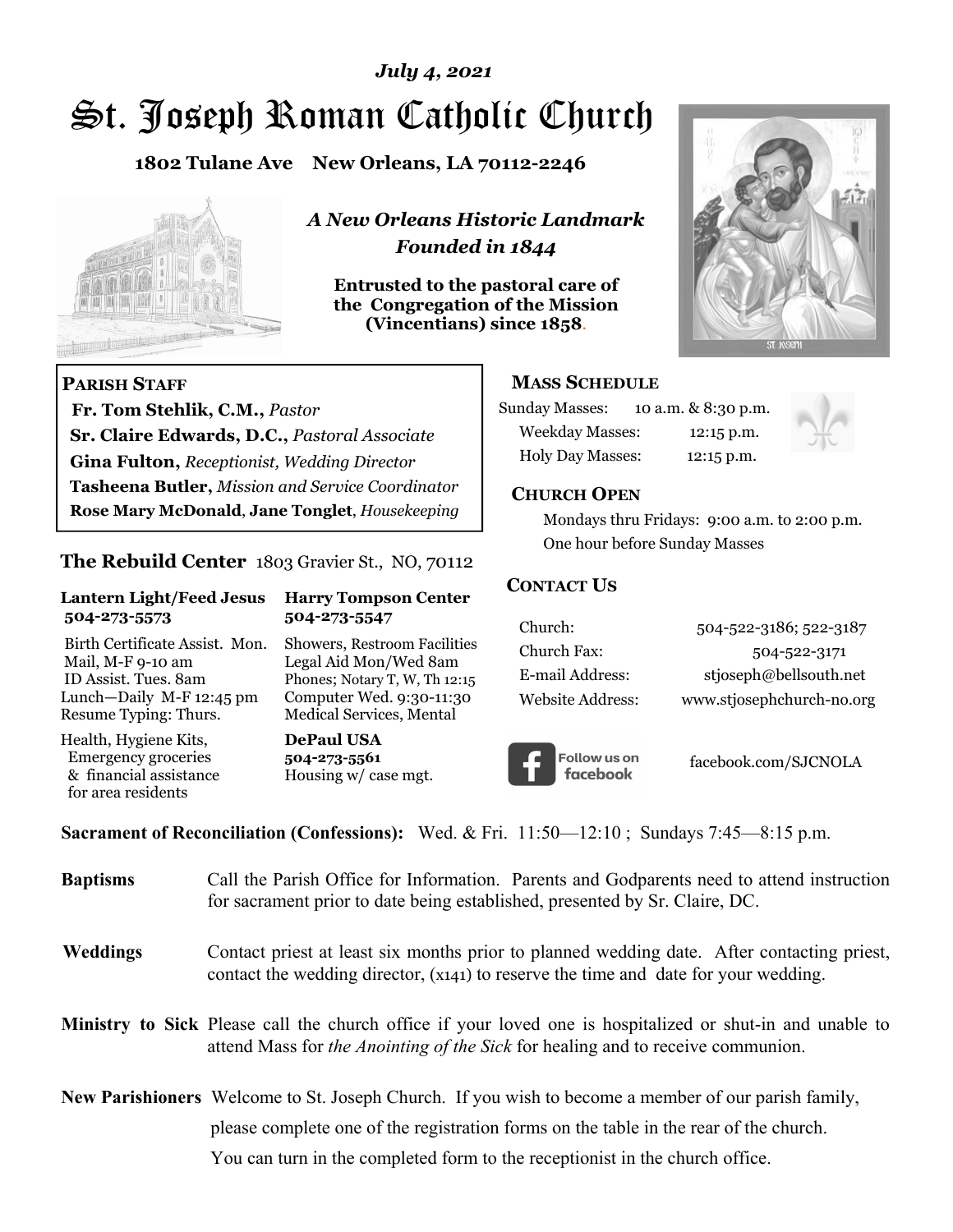## **Fourteenth Sunday in Ordinary Time Sunday 1.1 September 1.1 September 2021**

 **10:00 am Yvonne D. Kirn +; Billy Price +; Rosalie Blady +** 

### **8:30 pm** *St. Joseph Parishioners and Benefactors*

| <i>Sunday, July 4,</i> One in Faith $\#1075$                |
|-------------------------------------------------------------|
| <b>READINGS FOR THE WEEK</b>                                |
| Monday: Gn 28:10-22; Ps 91:1-15; Mt 9:18-26                 |
| Tuesday: Gn 32:23-33; Ps 17:1--15; Mt 9:32-38               |
| Wed.: Gn 41:55-57; Ps 33:2--19; Mt 10:1-7                   |
| Thu:s.: Gn 44:18-29; Ps 105:16-21; Mt 10:7-15               |
| Friday: Gn 46:1-7, 28-30; Ps 37; Mt 10:16-23                |
| Sat.: Gn 49:29-32; 50:15-26; Ps 105; Mt 10:24-33            |
| Am 7:12-15; Ps 85:9-14;<br>Sunday:<br>Eph 1:3-14; Mk 6:7-13 |
|                                                             |

#### **YOUR PRAYERS ARE ASKED FOR THE FOLLOWING PARISHIONERS , WHO ARE IN NEED OF HEALING:**

 Dorothy Alexander, Jorge Arzuaga, Beatrice Augustin, Anthony Blaise, Clarke Bordelon, Lawrence & Mamie Brown, Angelle Campbell; John & Cindi Caron, Julianna Chevalier; Betsy Conners, Sue Dakote, Gretchen Delo, Joyce Delo, Mary Duet, John & Kathleen Gebbia, Sylvia Daily-Powell, Joseph Delay, Terry Eggleston, Linda Elwood, Francis Frught, Heather Faircloth, Frances Fiegler, Donald Frazier, June & Mark Eiserloh, Shirley Gaither, Nancy Hale,CHF, Roselyn Hansen, John Hakanson, Sarah Hollier-Watkins, Marvin Johnston, Jim Karam, Bill Kroetz, Nowell Lacking, Ken & Bette Kussman, Landy Lanza, James Leung, Andrew Marino, Sara Marino, Karen McCoy, Donna Moore, Maura O'Donovan, CHF, Tina Roderfeld, Bernie Saul; Julius Saul; Pippy Sanders, Louise Sonnier, Mel & Gaspar Schiro; Theard Simms, Fr. Tom Stehlik, CM, Virginia Stehlik, Diedra Steibing, Malcolm Taylor, Jane Tonglet, Fritz Tripkovich, Corliss Truhill; Georgiana Prevost, Martha A. Treen, Marion Vaughn, Ann Wallace; Juanita Ware, Cathleen Ward, Warren Webster, MaryWillis, Lynn Williams.

# **The Year of the Eucharist**

#### **Little Mysteries**

 Two small rites—or, as one liturgist has called them, "little mysteries"—accompany the preparation of the gifts. The priest or deacon takes a small cruet of water from the server and adds a drop of water to the wine. Then, after the elevation of the chalice (and the incensation, if incense is used), the priest washes his hands. Both of these actions were at first practical, matter-of-fact realities: in the ancient world the wine was usually quite thick, and was generally mixed with water before it was drunk. And in the early church, when the faithful brought forward a great variety of gifts at this time, there was a definite need for the presider to wash his hands!

 But now these rites serve a purely symbolic function. The mingling of the water and wine is accompanied by a prayer that speaks of the wonderful exchange of the Mass, the mingling of Christ's divinity and our humanity. And as the priest washes his hands, he prays words of supplication from Psalm 51, acknowledging his own sinfulness in the presence of the assembly before he dares to approach the altar for this most sacred action.

#### **Preparation of the Gifts**

 The altar is prepared, the gifts are received. Several brief rites follow with accompanying prayers, some prayed silently by the priest and deacon and others said aloud. We call this part of the Mass the "preparation." What kind of preparation is happening? First, the presider holds up the paten or bowl containing the hosts, and says words that Jesus must have said many times, since they derive from ancient Jewish meal prayers: "Blessed are you, Lord God of all creation!" We have brought forward our gifts, our offering to God, and now we acknowledge that they are not really ours the gifts that we give are God's gift to us. It is "through your goodness" that we have gifts to offer. It is significant that we offer not wheat and grapes, but bread and wine; "fruit of the earth and work of human hands." Bread and wine are both God's work, and ours. These preparatory rites also prepare us for what we are about to do in the Eucharist, a mystery in which divine and human meet; a holy collaboration in which our action is caught up into God's divine plan.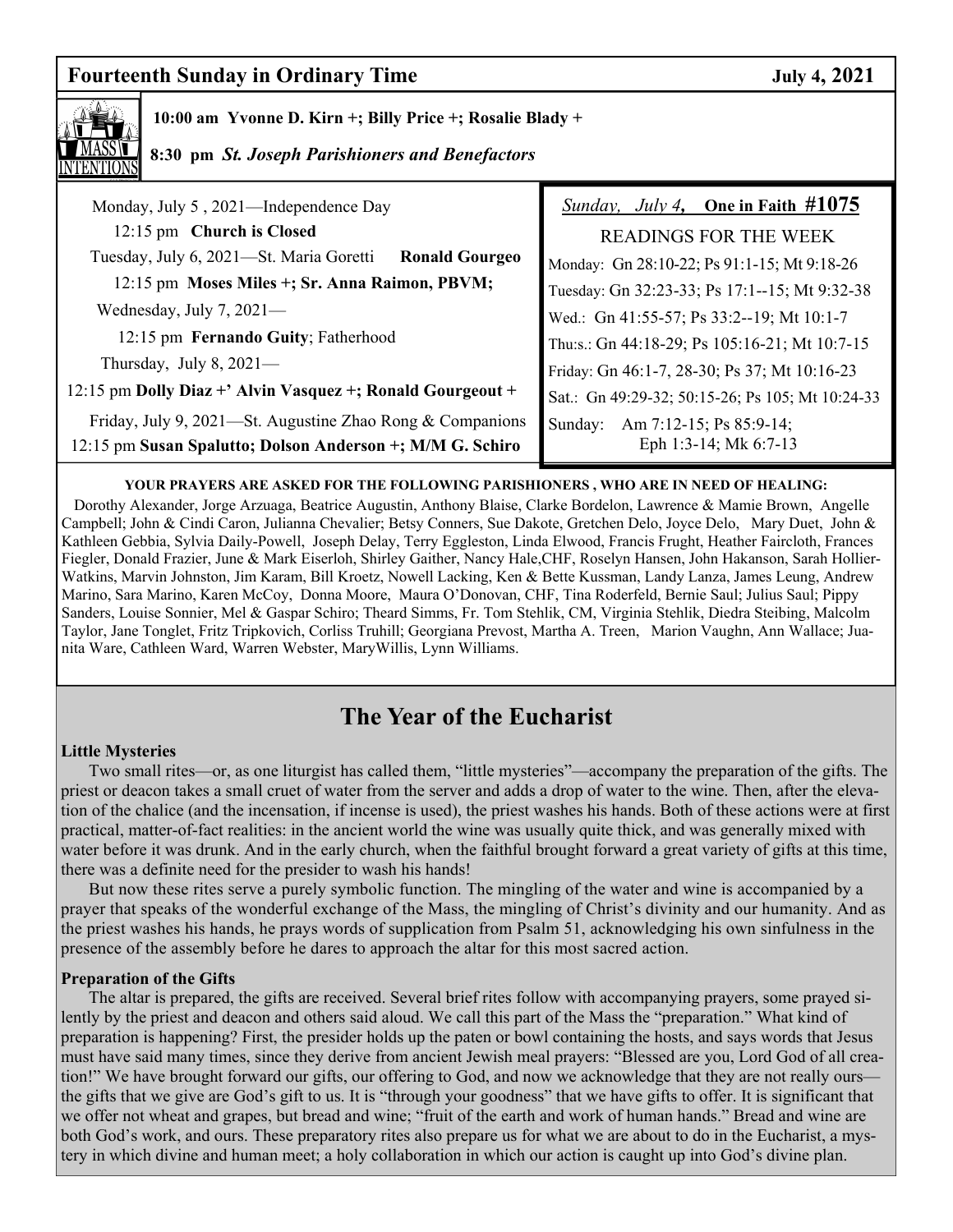| My grace is sufficient for you, for power is made perfect in weakness. $-2$ Corinthians 12.9 |                                   |  |
|----------------------------------------------------------------------------------------------|-----------------------------------|--|
| Happy Independence Day! A nation's strength is found not in the                              | <b>TREASURE &amp; STEWARDSHIP</b> |  |
| number of its laws but in the character of its people.                                       | June 27, Parish \$5,423.00        |  |
| - James Montgomery Boice                                                                     | Thank you for your generosity     |  |

#### **NO BAD NEWS**

 There are many times when we say, "Tell me what I want to hear, and don't confuse me with facts." And we don't take kindly to someone who might be bold enough to snuff out our expectations. The problem with such an attitude is not that we miss out on the truth, but that we miss out on the new and surprising gifts others can give us. Like the townspeople in today's Gospel story, we too often refuse to allow others to display the talents that can be good news for us.

 Today's readings call for hospitality and faith and discernment. Hospitality opens the doors of our hearts and minds to the "stranger" among us, no matter how familiar he or she may seem to be. Faith enables us to accept the gifts of others, no matter how "strange" they may seem to be. Discernment helps us discover the prophets in our midst. Hospitality, faith, and discernment—cultivate these. Then, guided by the Spirit, we can actually hear good news.



#### **TODAY'S READINGS**

**First Reading** — They shall know that a prophet has been among them (Ezekiel 2:2-5).

**Psalm** — Our eyes are fixed on the Lord, pleading for his mercy (Psalm 123).

**Second Reading** — I am content with weaknesses and hardships for the sake of Christ (2 Corinthians 12:7-10).

**Gospel** — "Where did this man get all this? Is he not the carpenter, the son of Mary?" (Mark 6:1-6a).

As a gift for the people of the Archdiocese of New Orleans in this **Year of the Eucharist & St. Joseph**, our partners at The Vigil Project have produced a new album "True Presence" exclusively for the Year of the Eucharist & St. Joseph. The music, both original and traditional devotionals to the true presence of Christ in the Eucharist is available for free download at https://www.nolacatholicyoe.com/music.

On July 17-18, 2021, the Archdiocese of New Orleans will take up the annual **Black and Indian Mission Collection**, which has a direct impact in our own archdiocese as we benefit locally from grants funded by the collection. Your generosity to this collection reflects the depths of your faith and your willingness to help our brothers and sisters in need; it is an opportunity to evangelize and further the missionary cause of bringing the Gospel to our African American and Native American family.

## **Pope Francis'** *July* **Intention Social Friendship**

## **SANCTUARY CANDLE AND MASS INTENTIONS**

 We pray that, in social, economic and political situations of conflict, we may be courageous and passionate architects of dialogue and friendship.

 The Sanctuary Candle is burning this week in memory of **Rosalie Blady.** To reserve the Sanctuary Candle in memory of someone or for a special intention, call the church office (504- 522-3186). The offering is \$15 for one week. The offering for Mass intentions is \$5.00.

#### **CHARTER FOR THE PROTECTION OF CHILDREN AND YOUNG PEOPLE**

In response to the Charter for the Protection of Children and Young People from the United States Conference of Catholic Bishops, the Archdiocese of New Orleans continues to make the Hot Line available for anyone who has been hurt or sexually abused by anyone who works for the Church. The Hot Line continues to be available; the number is (504) 522-5019. In continuing our commitment to support and to heal, we invite and encourage individuals who have been hurt or sexually abused recently or in the past by clergy, religious or other employees of the Archdiocese to call our Hot Line and your message will be received confidentially by a mental health professional. Anyone can make a direct call during regular business hours to the Victims' Assistance Coordinator at (504) 861-6253.